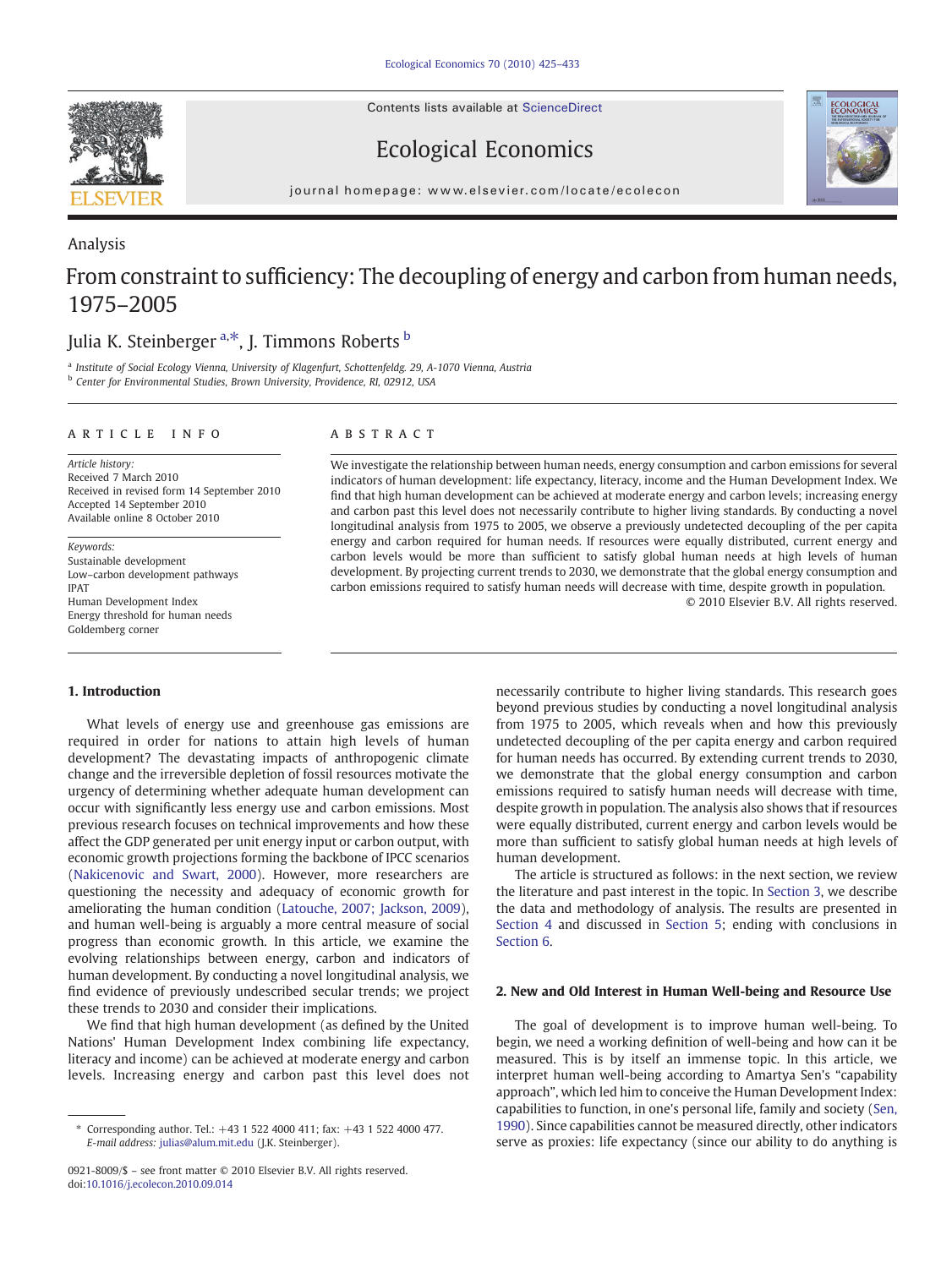<span id="page-1-0"></span>limited by the time our time on earth), literacy, and income (both necessary for full participation in modern societies).

Over the past half century, a surprisingly modest number of researchers have examined the links between indicators of living standards, energy consumption and carbon emissions [\(Cottrell, 1955;](#page-7-0) [Mazur and Rosa, 1974; Alam et al., 1991; Olsen, 1992; Suarez, 1995;](#page-7-0) [Rosa, 1997; Alam et al., 1998; Pasternak, 2000; Smil, 2003; Dias et al.,](#page-7-0) [2006; Martinez and Ebenhack, 2008\)](#page-7-0). Most studies have found strong correlations between energy and/or carbon and living standards at lower consumption levels (developing countries), and decoupling at higher levels (industrialized countries). The correlation and decoupling features can be clearly seen in Fig. 1 for national Human Development Index, or HDI, vs. a country's energy consumption and carbon dioxide emissions. National levels of energy and carbon are often expressed through the IPAT and Kaya identities as multiplications of population, affluence and technological factors, but human development appears to be more complex. The human development decoupling at high consumption levels is referred to as a "plateau" by [Pasternak \(2000\)](#page-8-0) or "saturation" by [Martinez and](#page-8-0) [Ebenhack \(2008\).](#page-8-0) As early as 1974, [Mazur and Rosa \(1974\)](#page-8-0) concluded their study of 55 countries by describing this pattern and stating that "so long as America's per capita energy consumption does not go below that of other developed nations, we can sustain a reduction in energy use without long-term deterioration of our [non-economic] indicators." Recently, [Dietz et al. \(2008\)](#page-7-0) suggested that the environmental efficiency of human well-being should be studied systematically.

Already in 1974, [Mazur and Rosa \(1974\)](#page-8-0) recommended a longitudinal analysis of these phenomena, but few efforts have been made. [Suarez \(1995\)](#page-8-0) compared energy and HDI from 1960–65 to 1991–2, and found an improvement in average HDI at lower energy levels in the later data set. [Pasternak \(2000\)](#page-8-0) noted an increase of the highest values of HDI between 1980 and 1997. Most recently, the ecological footprint [\(Wackernagel and Rees, 1996\)](#page-8-0), which is mainly driven by fossil carbon emissions, is contrasted at the country-level with HDI for the years 1975 and 2003 [\(Moran et al., 2008\)](#page-8-0). In the majority of cases, the HDI and ecological footprint increase together. To our knowledge, these are the only studies in which more than one point in time was considered. In this article, we cover the period 1975–2005 at 5 year intervals.

The question of energy consumption for human needs immediately raises the issue of a minimum threshold energy: one above which human needs can reasonably be met. In 1985, [Goldemberg et al.](#page-7-0) [\(1985\)](#page-7-0) estimated that we could attain "basic needs and much more



Fig. 1. Data and regressions of HDI and energy consumption (upper plot, 80 countries), carbon emissions (lower plot, 93 countries) from 1975 to 2005. The lower plot doesn't show the United Arab Emirates carbon emissions of 16 tons per capita (due to gas flaring) in 1975. CO<sub>2</sub> emissions can be obtained from the carbon values by multiplying these by 3.664.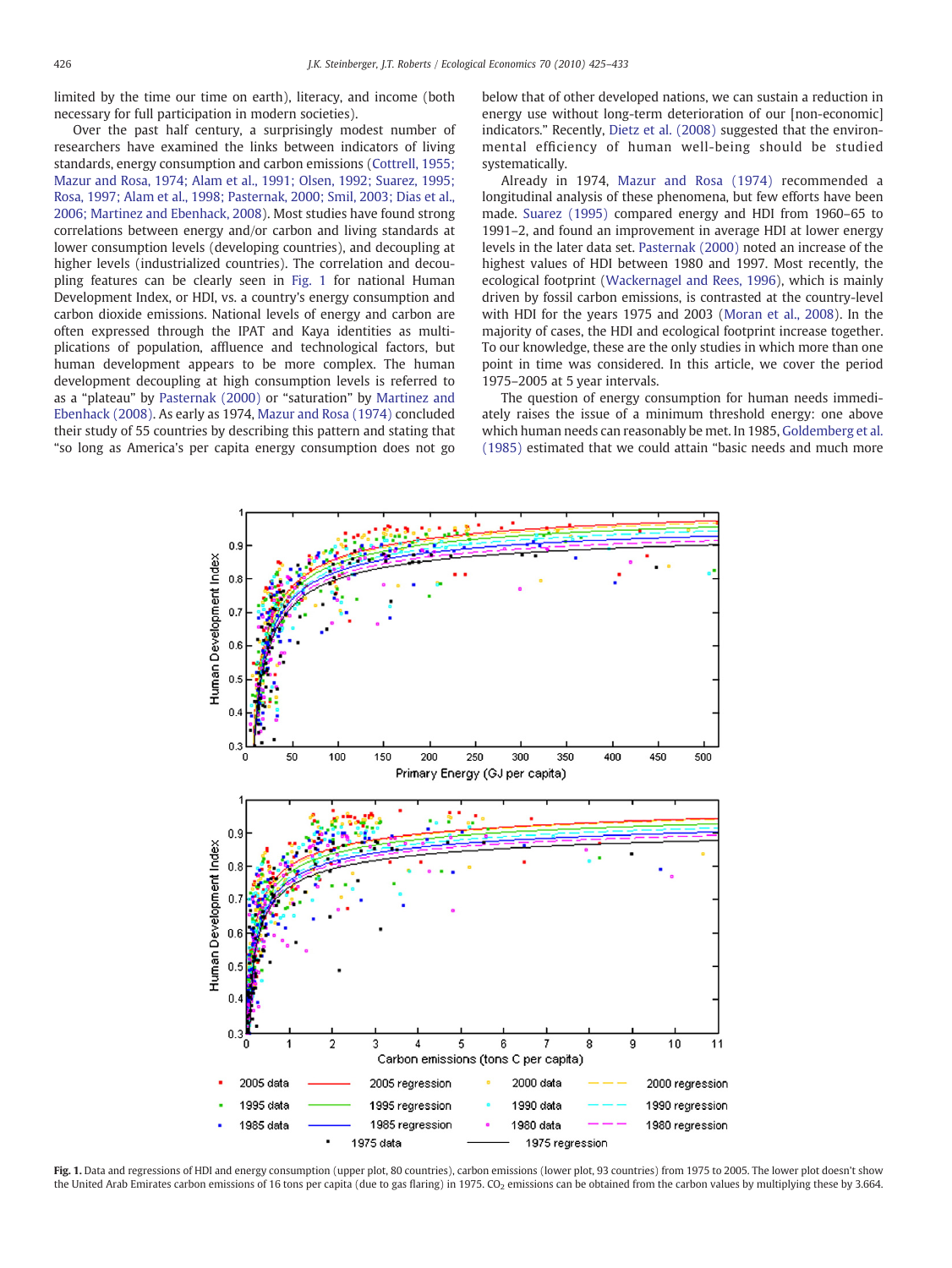<span id="page-2-0"></span>for one kilowatt per capita" primary energy. Two decades later, [Spreng \(2005\)](#page-8-0) put forward the Swiss "2000 Watt Society" proposal, which advocates a global convergence to a fairly low per capita energy consumption of 2 kW (or 63 GJ yr<sup>-1</sup>) of primary energy. Under the assumptions of the 2000 Watt society, this corresponds to 1 ton of  $CO<sub>2</sub>$ emissions per capita (or 0.27 tons carbon). This is also the level that [Chakravarty et al. \(2009\)](#page-7-0) recently indicated as an individual emissions "floor" which would enable the Millennium Development Goals to be met in 2030. The Global Commons Institute's famous proposal calls for a "Contraction and Convergence" [\(GCI, 2003\)](#page-7-0) to a global mean of carbon emissions per capita far below a ton, which would be needed for atmospheric  $CO<sub>2</sub>$  concentrations to stay within 450 ppm. However if an energy or carbon threshold for human needs can be estimated, there is no reason to believe it remains constant over time: our goal is to question the immutability of this relationship.

#### 3. Data and Methodology

The goal of this work is the investigation of the changing relationship between various measures of human development, on the one hand, and energy consumption and carbon emissions on the other. We do not assume a causal relationship, beyond the obvious fact that physical resources are required for life, although compelling specific linkages have been suggested, for instance to achieve the UN Millennium Development Goals [\(Wilkinson et al., 2007\)](#page-8-0). In order to model the relationship, we take energy and carbon as explanatory variables, and human development indicators as dependent variables in a linear regression. The resulting fit parameters characterize the energy/carbon and human development relationship at the year of observation.

We investigate changes over time in this relationship by performing another series of linear regressions: of the fit parameters of the energy/carbon and human development relationship with time. The final result consists of energy and carbon thresholds for given human development levels, as a function of time. Our analysis is similar to that of Preston's seminal work testing the changing links between income and life expectancy [\(Preston, 2007\)](#page-8-0).

#### 3.1. Data Sources

The human development indicators are taken from the database maintained by the United Nations Development Programme used for compiling the Human Development Index (HDI). This publiclyavailable database has comparable international data over long a time-series and covers a large numbers of nations. It consists of life expectancy, literacy rate, gross enrollment ratio (the fraction of children of school age attending schools), and income (GDP per capita in constant 2000 purchasing power parity dollars). This spans the years 1975–2005, with most data available at 5 year intervals [\(UNDP,](#page-8-0) [2007\)](#page-8-0). Given the scarcity of quality data from the world's smallest and poorest nations, especially for earlier years in our time period, we chose life expectancy, literacy, income and the HDI itself as human development indicators. The global level of these human development indicators has steadily increased: between 1975 and 2005, the span of our study: life expectancy rose from 62 to 69 years, literacy rates from 79% to 87%, income from 16,000 to 23,000 dollars per capita, and HDI from 0.66 to 0.76.

We provide more information on the structure, history and interpretation of the HDI in the supplementary materials. We prefer the HDI components to subjective measures of well-being, such as the Happy Life Expectancy ([Veenhoven, 1996](#page-8-0)), because they compare the state of human development between countries, rather than the perception of that human development, which may depend on factors as diverse as social inequalities, government propaganda or advertising. HDI is also far more available and reliable over time, national income, and country size.

Our explanatory variables are primary energy per capita (Total Primary Energy Supply, TPES in GJ, from the International Energy Agency (IEA) [\(IEA, 2007a,b\)](#page-8-0); population data from the United Nations [\(UN, 2007\)](#page-8-0)) and total carbon emissions from fossil energy, gas flaring and cement manufacture (carbon data in metric tons from the CDIAC [\(Boden et al., 2009](#page-7-0))).

We choose total primary energy (such as crude oil, coal, nuclear and hydraulic power), not final energy (like gasoline or electricity), because we are interested in the total energy input to human societies. The evolution of primary energy in relation to human development includes technical improvements in the transformation of primary sources to final energy forms: we are interested in capturing these technical efficiencies as a global trend. We expect a future study of final energy forms to yield complementary insights.

The primary energy category of the IEA data includes estimates for non-commercial energy such as combusted biomass and waste. This is an important category of energy, but as the data quality for this category may not be reliable before 2000, we repeated the analysis with only the commercial energy categories. We found almost identical results.

Likewise, the carbon emissions data do not include any other greenhouse gas emissions, or carbon emissions from land-use change, both of which we see as valuable areas for future research. The carbon emissions are thus very closely related to primary energy use; any differences between the two results from cement production and gas flaring contributions and changes in the carbon content of the energy carriers (the transitions from coal to gas, for example).

#### 3.2. Selection of Country Sample

In order for the measured trend not to be affected by the changes in the country sample, we use the maximum number of countries for which the data exists for all years for each of the relations under consideration. As is common with cross-national time-series studies, we were forced to exclude the former USSR republics and Germany, for which consistent data was not available across the time span. Many small and developing countries are also missing from the sample. Overall, 81–91% of the global population is included in the models. We explore the impact of having these country exclusions in individual year analyses, described in the [Results](#page-3-0) section.

#### 3.3. Population Weighting

The data points correspond to individual countries, which are weighted by population number in order for the regression to be representative of the global population. Small countries such as Trinidad & Tobago thus have a far smaller weight than China or India. The rationale for this weighting is that large countries are more indicative of global patterns of efficiency in resource use than smaller ones: small countries may outsource their resource intensive activities, leading to interpretation mistakes such as the Netherlands fallacy, according to which every country in the world could achieve the population density and prosperity of the Netherlands. We explore the impacts of weighting and not weighting the sample–these findings are discussed in the [Results](#page-3-0) section.

#### 3.4. Functional Form

We consider several functional forms which have been suggested or used in the literature, as well as a new one we derived for the purpose of this work. For simplicity, in this section we denote the dependent variable as HD (for human development) and explanatory variable as EC (for energy or carbon per capita). Throughout the text, we use the goodness-of-fit  $R^2$ , along with graphical examination of the residuals for quadratic behavior to assess the model fit, because of the widespread use and ease of interpretation of  $R^2$ .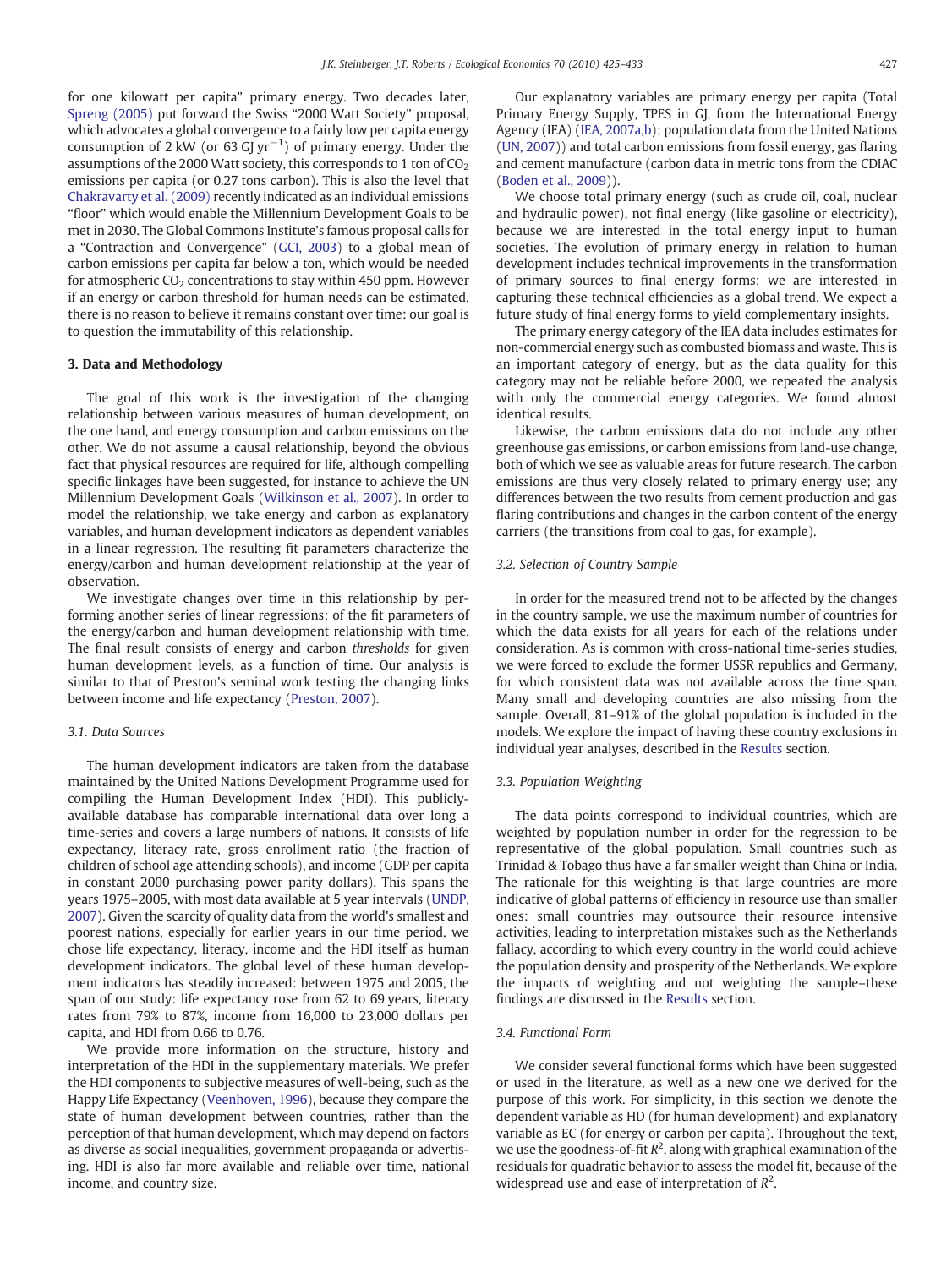<span id="page-3-0"></span>The most commonly employed function, used for instance by [Pasternak \(2000\),](#page-8-0) describes the relationship between energy and human development as semi-logarithmic:

$$
HD = A + B \cdot log(EC). \tag{1}
$$

This semi-logarithmic form is unsatisfactory, however. Its residuals are quadratic, indicating a systematic distortion of the fit curve compared to the data, and it yields somewhat lower goodness-of-fit parameter  $R^2$  than alternative functional forms.

In his analysis of income and life expectancy, Preston used a logistic function to fit what are now known as "Preston curves" [\(Preston,](#page-8-0) [2007\)](#page-8-0), which can be formulated for linear regression thus:

$$
HD = \frac{HD_{sat}}{1 + \exp(A) \cdot EC^{B}} \Longleftrightarrow \log(HD_{sat}/HD - 1) = A + B \cdot \log(EC) \tag{2}
$$

 $HD<sub>SAT</sub>$  is the saturation value of the human development variable, and is discussed further below. The logistic curve goodness-of-fit is better than the logarithm, but it exhibits quadratic residuals at lower EC values: simply put, the slope of the rise from low to high EC is too steep to be fit by this function.

[Martinez and Ebenhack \(2008\)](#page-8-0) suggest a saturation curve is appropriate for the HDI-energy relationship, without however expressing it or fitting it mathematically. A saturation curve could also be approximated by adding a quadratic term to the semi-logarithmic form:

$$
HD = A + B \cdot \log(EC) + C \cdot \left( \log(EC) - \overline{\log(EC)} \right)^2.
$$
 (3)

This approach has been used by Dietz, Rosa and York ([Dietz and](#page-7-0) [Rosa, 1997; York et al., 2003; Rosa et al., 2004\)](#page-7-0) to search for turnover behavior in the relation between income and environmental impacts. This functional form yields better results in terms of goodness-of-fit and residuals than the simple logarithm, but also entails more complexity. The third fit parameter, C, requires a multiple linear regression, prohibiting population weighting. The functional form is no longer analytically invertible (an important feature for the interpretation of our results).

Mathematically, a saturation curve is hyperbolic. The hyperbolic form for our data is the following:

$$
HD = HD_{SAT} - exp(A) \cdot (EC)^{B} \Longleftrightarrow log(HD_{SAT} - HD) = A + B \cdot log(EC), (4)
$$

where the coefficient B is expected to be negative. This form has both advantages and disadvantages. It fits the data slightly better than the semi-logarithmic and logistic forms, does not yield quadratic residuals, is invertible, and the simple linear regression allows data weighting. On the minus side, the asymptote, or saturation value of the human development variable,  $HD<sub>SAT</sub>$ , has to be determined from the data: we use  $HD_{SAT} = 1.1 \cdot max(HD)$ . However, changing this asymptotical value (by changing the 1.1 factor to other values) does not change the fit or results significantly.

For our purposes, the hyperbolic form has definite advantages over the simple or quadratic semi-logarithmic forms: it is invertible, allows data weighting, and has no quadratic residuals.

#### 3.5. Energy and Carbon Threshold Functions

The results from the hyperbolic regression are the fit parameters A and B, and the asymptote  $HD<sub>SAT</sub>$ , for each year for which the data exists. The goal of this work is to identify any systematic trends in the evolution of these parameters, and to interpret the implications of these trends. We do this by yet another set of linear regressions to model A, B and  $HD<sub>SAT</sub>$  over time. Our final result is in some sense built on a pyramid of linear regressions: first of the human development vs.

energy/carbon relationship for several separate years, then of the resulting fit parameters vs. time.

We thus obtain energy and carbon threshold functions. These are expressed as:

$$
EC(HD, t) = \left(\frac{HD_{SAT}(t) - HD}{exp(A(t))}\right)^{1/B(t)}
$$
(5)

The threshold functions not only reproduce the results from the regressions for the years for which data exists: their analytic form enables them to be projected into the future.

#### 4. Results

Our principal results are in the form of threshold values of energy and carbon: the amount of energy and carbon required to reach a given level of human development. In order to obtain the threshold functions, we analyze 8 relations, between 4 measures of human development: (1) life expectancy, (2) literacy, (3) GDP per capita and (4) the Human Development Index, on one hand, and 2 measures of resource use and environmental impact: (1) primary energy use and (2) carbon emissions, on the other.

#### 4.1. Energy/Carbon and Human Development Indicators

The fit results for the hyperbolic form  $(Eq. (4))$  are shown in [Table 1,](#page-4-0) with high goodness-of-fit values for single explanatory variable regressions, given the heterogeneous global sample. Interestingly, the quality of the regressions tends to decrease with time, with the exception of GDP, where it increases. This would imply that economic activity is becoming more tightly coupled to energy and carbon emissions, while human development parameters like life expectancy and literacy are becoming more decoupled.

The derived saturation values of the human development parameters are shown in [Table 1](#page-4-0). For GDP, the regression is performed on the log of the parameter, but anti-log of the saturation value (in income units) is displayed. The high values of the GDP per capita saturation values are due to the log form of this variable.

The analysis ranges between encompassing 81% and 91% of the global population, while the energy fraction ranges between 70% and 88%, and the carbon between 62% and 81%. The energy and carbon fractions are probably lower than the population fractions because of the absence of the fossil-intensive former Soviet Union from our sample.

#### 4.2. Steady Decoupling and Energy/Carbon Thresholds

The regression curves in [Fig. 1](#page-1-0) show that for constant energy and carbon levels, the HDI is increasing with time. Seen from the other perspective, a given HDI value is attainable at lower and lower energy and carbon emissions: human development is decoupling from energy and carbon. Moreover, this decoupling is remarkably steady, and can be described through the energy and carbon threshold functions in Eq. (5). The use of threshold functions is preferable to a simple increasing ratio, analogous to technical or economic efficiency, because the energy-human development relationship, seen in [Fig. 1](#page-1-0), is so non-linear that a ratio (slope) is most likely not meaningful. The figures for the other explanatory variables show similar trends and are available in the supplementary material (Figs. S1–S3).

The threshold functions for energy and carbon derived from our analysis in [Figs. 2a and 3a,](#page-4-0) as a function of time, for each of the human development variables, show these steady secular trends over time. We chose values corresponding or close to those required for "high human development" by the UNDP: a life expectancy of 70 years at birth, a GDP of 10,000 USD, a literacy rate of 80%, and an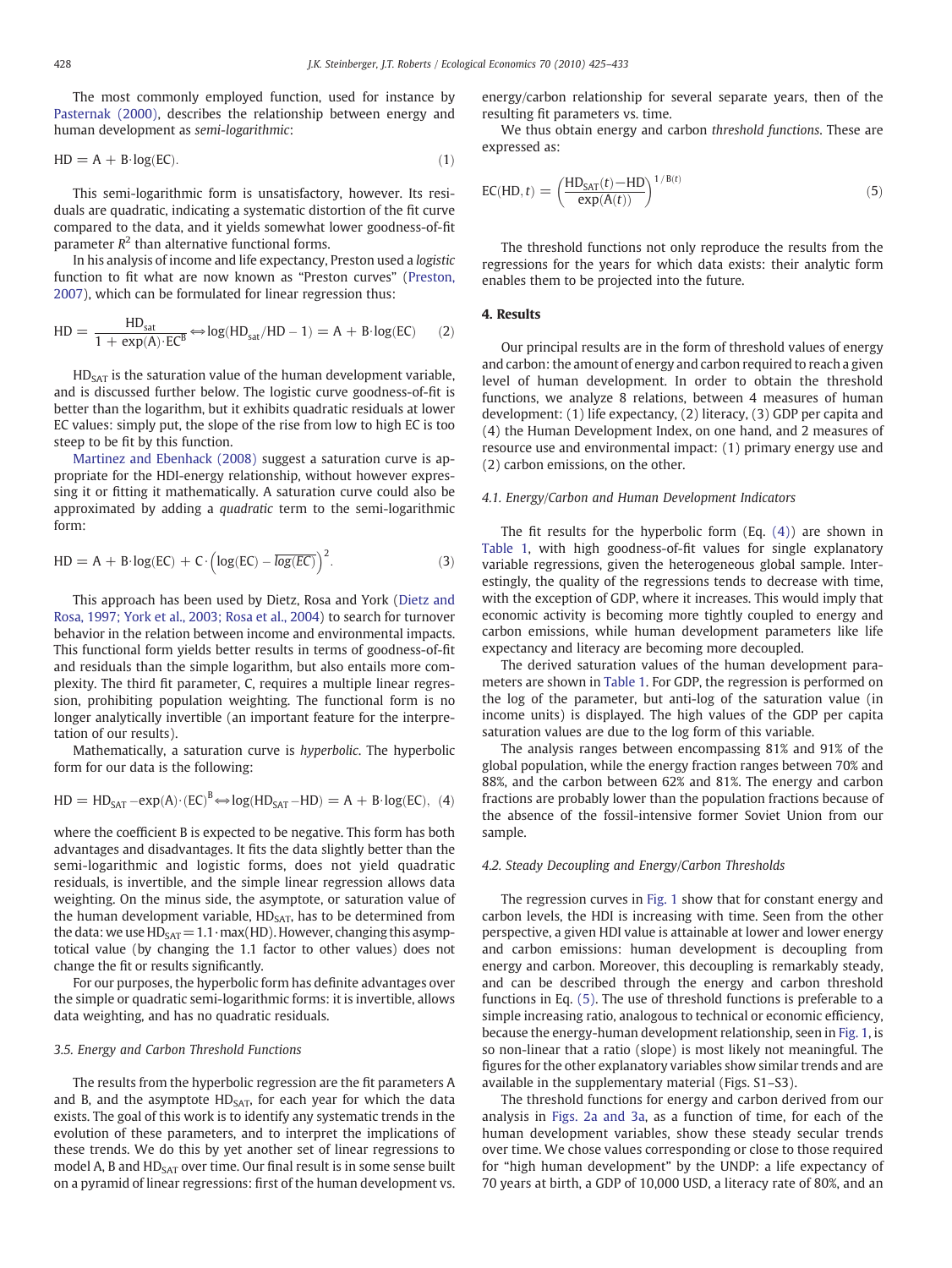#### <span id="page-4-0"></span>Table 1

Regression results for energy and carbon vs. life expectancy, GDP per capita, literacy and HDI for the years 1975 to 2005. The countries are listed in Table S1 of the supplementary materials.

|        | Life expectancy    |                          | GDP per capita     |                                   | Literacy           |                                  | HDI               |                        |
|--------|--------------------|--------------------------|--------------------|-----------------------------------|--------------------|----------------------------------|-------------------|------------------------|
|        | $R^2$              | Saturation value (years) | $R^2$              | Saturation value (USD per capita) | $R^2$              | Saturation value (literacy rate) | $R^2$             | Saturation value (HDI) |
| Energy | 110 country sample |                          | 85 country sample  |                                   | 103 country sample |                                  | 80 country sample |                        |
| 1975   | 0.743              | 82.8                     | 0.828              | 147 355                           | 0.826              | 109%                             | 0.895             | 0.97                   |
| 1980   | 0.751              | 84.3                     | 0.838              | 148 747                           | 0.809              | 109%                             | 0.888             | 0.98                   |
| 1985   | 0.745              | 85.4                     | 0.858              | 94 155                            | 0.777              | 109%                             | 0.879             | 1.00                   |
| 1990   | 0.744              | 86.8                     | 0.857              | 107 441                           | 0.781              | 109%                             | 0.889             | 1.02                   |
| 1995   | 0.716              | 88.0                     | 0.879              | 123 143                           | 0.770              | 109%                             | 0.889             | 1.03                   |
| 2000   | 0.663              | 89.3                     | 0.899              | 158 641                           | 0.747              | 109%                             | 0.879             | 1.05                   |
| 2005   | 0.652              | 90.5                     | 0.871              | 181 045                           | 0.750              | 109%                             | 0.856             | 1.06                   |
| Carbon | 156 country sample |                          | 105 country sample |                                   | 105 country sample |                                  | 93 country sample |                        |
| 1975   | 0.762              | 82.8                     | 0.687              | 147 355                           | 0.703              | 109%                             | 0.805             | 0.97                   |
| 1980   | 0.756              | 84.3                     | 0.688              | 148 747                           | 0.699              | 109%                             | 0.788             | 0.98                   |
| 1985   | 0.735              | 85.4                     | 0.662              | 94 155                            | 0.647              | 109%                             | 0.741             | 1.00                   |
| 1990   | 0.739              | 86.8                     | 0.666              | 107 441                           | 0.624              | 109%                             | 0.748             | 1.02                   |
| 1995   | 0.732              | 88.0                     | 0.702              | 123 143                           | 0.610              | 109%                             | 0.751             | 1.03                   |
| 2000   | 0.707              | 89.3                     | 0.741              | 158 641                           | 0.580              | 109%                             | 0.748             | 1.05                   |
| 2005   | 0.672              | 90.5                     | 0.722              | 181 045                           | 0.618              | 109%                             | 0.718             | 1.06                   |

Note:  $R^2$  is the goodness-of-fit parameter for linear least squares:  $R^2$  ranges from 0 to 1, with 1 signifying a perfect fit, corresponding to 100% of the data being explained by the regression curve.

HDI of 0.8. The threshold functions are extended into the future until 2030, along with projected energy and carbon levels ([OECD and IEA,](#page-8-0) [2008](#page-8-0)).

The threshold functions can be seen as a global quantification of the concept of environmentally efficient well-being presented by [Dietz et al. \(2008\),](#page-7-0) estimating how much energy and carbon were needed in the past, are needed in the present, or will be needed in the future, to reach a certain level of average global human development. For all the human development indicators we considered, the energy and carbon thresholds for high levels of human development are decreasing functions of time (Figs. 2a and 3a). We thus observe a gradual decoupling of the energy and carbon necessary to fulfill human needs; in other words, achieving human well-being is becoming steadily more efficient.



Fig. 2. Primary energy thresholds for several human development indicators, compared to energy consumption, past (continuous) and projected (dotted), both from the IEA. Upper plot (a): per capita; lower plot (b): global.



Fig. 3. Carbon emissions thresholds for human development indicators, compared to energy consumption, past (continuous) and projected (dotted), both from the IEA. Upper plot (a): per capita; lower plot (b): global.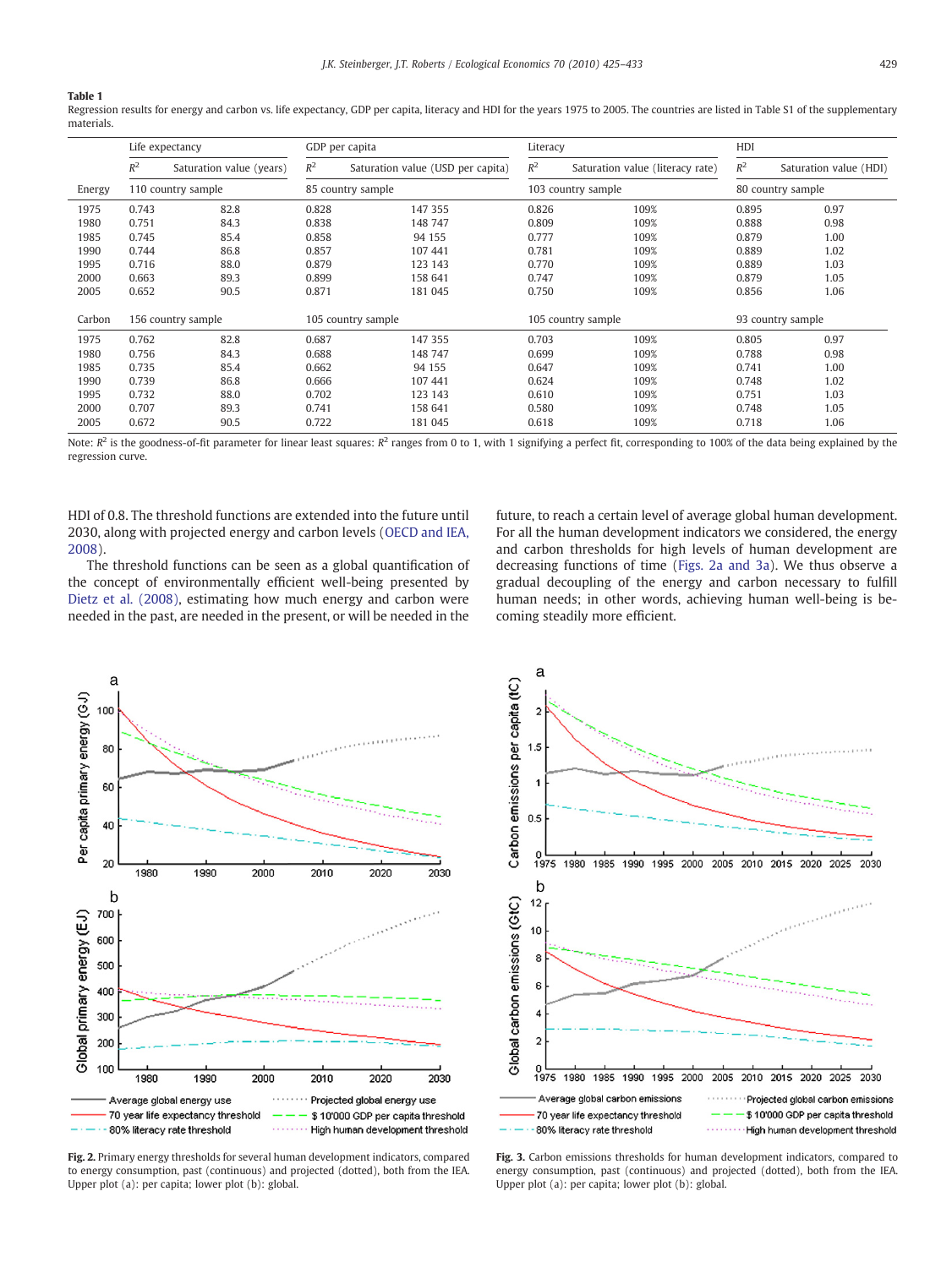### <span id="page-5-0"></span>4.3. Differences between Human Development Indicators

The values of the energy and carbon thresholds are quite distinct for the different human development indicators. Literacy stands out as having the lowest threshold values, hinting that high literacy rates are attainable at very low resource use levels. In 1975, the threshold values for the other indicators were fairly close, grouped around 100 GJ per capita and 2.2 tons of carbon per capita. While the GDP and HDI thresholds remained close together, decreasing to roughly 60 GJ and 1 ton of carbon in 2005, the life expectancy threshold dropped dramatically, to 40 GJ and 0.6 tons in 2005, and if these trends continue, is projected to decrease further to 25 GJ and 0.25 tons of carbon in 2030. The GDP and HDI thresholds are also projected to continue their decline, to 45 GJ and 0.7 tons of carbon by 2030.

All the human development thresholds decrease over time, but there are stark differences between their rates of decrease: life expectancy's threshold dropped the fastest, by 60% in energy and 73% in carbon between 1975 and 2005, while literacy's threshold only decreased by 26% for energy and 44% for carbon. The threshold decreases for GDP and HDI are somewhere in the middle: 34% and 43%, respectively, for energy, and 51% and 56% for carbon. In contrast, since 1975, carbon emissions per capita have remained steady, and energy use has only increased by 15%. The rate of decoupling of energy and carbon from human needs is thus much faster than the change in global consumption levels.

The rates of decrease of the thresholds are always larger for carbon than for energy, since energy itself has been steadily decarbonizing over the time span covered by the data. This trend is not immutable, however, since recent work has shown that decarbonization rates may be slowing or even reversing themselves as coal's cheapness and abundance leads it to be reconsidered in national development planning [\(Raupach et al., 2007; Pielke et al., 2008\)](#page-8-0). In contrast, others are more optimistic in calling for a low carbon energy transition [\(Hoffert et al., 2002](#page-8-0)). In either case, our carbon projections are dependent both on the level of energy demand and the carbon content of the energy supply, and thus even more uncertain than the energy projections.

#### 4.4. Country Pathways

The trajectories of several industrialized and developing countries for carbon and energy are shown in Fig. 4. All the countries show steady increases in HDI, but different trajectories in energy/carbon. Spain and Japan dramatically increase their energy/carbon, while the USA remains fairly steady at a high consumption level. Developing India and China have slow but steady increases in carbon/energy per capita, whereas Costa-Rica seemingly is increasing its HDI at very little energy/carbon cost.

#### 4.5. Results without Country Selection and Population Weighting

An identical analysis was performed with all the available countries for each individual year (rather than a uniform sample). The inclusion of all countries tends to bring down the goodness of fit (from 0.76 to 0.67 on average), and raise the energy and carbon thresholds by approximately 10%, but does not affect the relations significantly, and we are thus confident that the selection of a uniform country sample does not distort the trends we are measuring. To assess the influence of individual countries on regression outcomes an outlier analysis (or robustness check) could be conducted.

When the full analysis is performed without the population weighting, the goodness-of-fit parameter decreases considerably (from 0.76 to 0.65 on average), indicating that many smaller countries deviate from the global trend of the larger ones. The decreasing trend of the thresholds remains, but there are some interesting differences with the population weighted case.

For energy, the unweighted thresholds for life expectancy and literacy are larger than those shown in [Fig. 2a](#page-4-0), but only before 1990, after which the results are similar. The HDI energy threshold is virtually unchanged, but for GDP, the unweighted energy threshold is systematically and significantly lower than shown in [Fig. 2a](#page-4-0). These discrepancies between the population weighted and unweighted results can be explained by the cluster of fossil-exporting countries: these countries typically have small populations, high energy consumption and high GDP per capita, and, in many cases, not terribly high life expectancies compared to other, larger countries



Fig. 4. Development trajectories of China, Costa-Rica, India, Japan, Spain and the USA for HDI vs. energy and carbon emissions, from 1975 to 2005, at 5 year intervals. The regression curves from [Fig. 1](#page-1-0) for 1975 and 2005 are also shown for reference.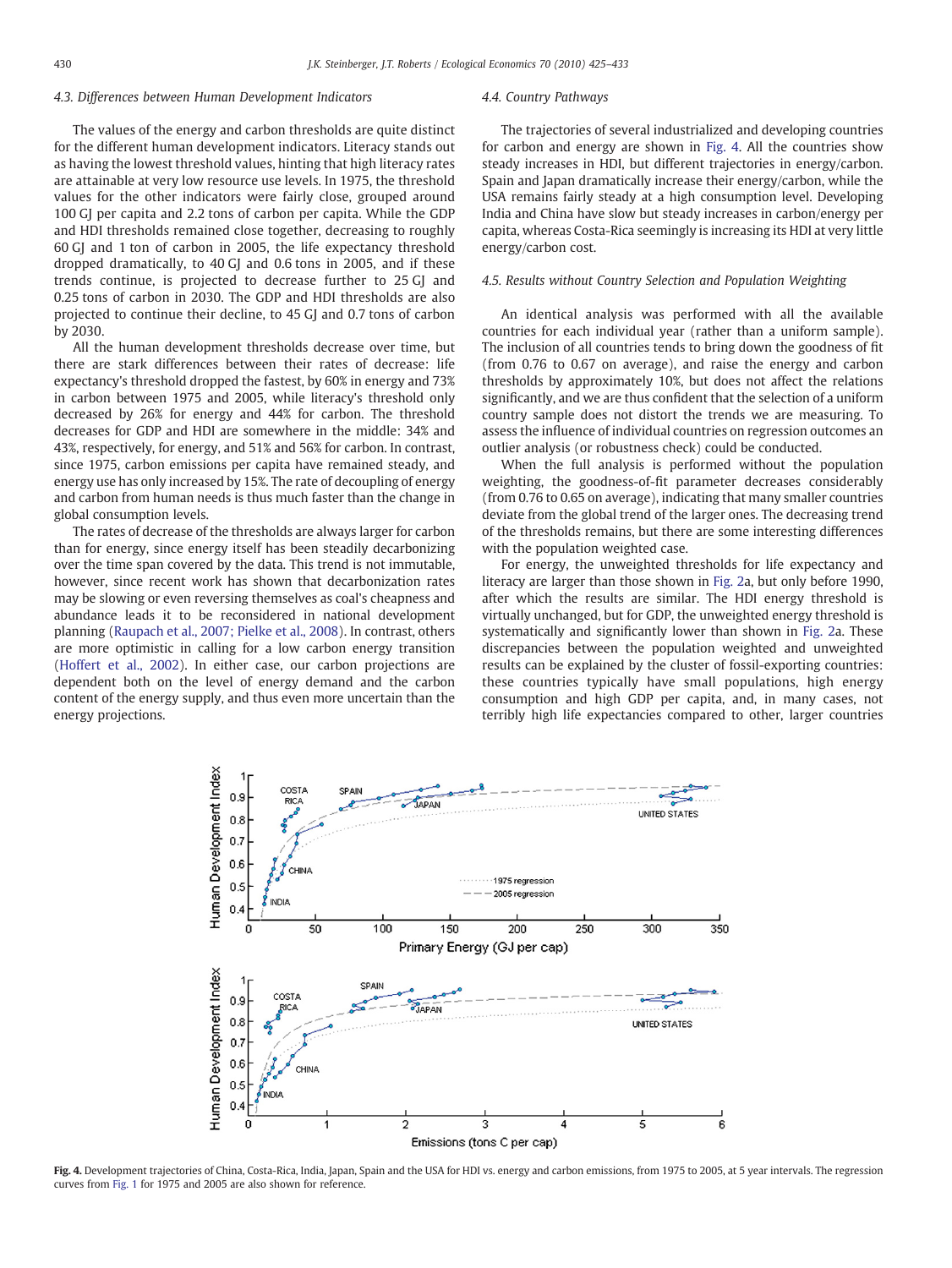<span id="page-6-0"></span>with similar energy and GDP levels. Indeed, [Martinez and Ebenhack](#page-8-0) [\(2008\)](#page-8-0) already noted that OPEC and fossil-exporting countries follow a distinct trend.

Interestingly, without population weighting, the carbon thresholds are systematically lower than in the weighted analysis shown in [Fig. 3a](#page-4-0). The change in the carbon-to-energy levels could be explained by the fact that several large population countries are also very coal intensive: China, India and the USA. Smaller population countries may also have less domestic extractive activities, and thus import refined lower-carbon fuels and energy-intensive manufactured goods produced elsewhere.

### 5. Analysis and Implications

What do we learn from the differences in human development indicators in their relation to energy and carbon over time? The relationship is highly non-linear: for the poorest nations, great benefits tend to come with relatively slight increases in energy consumption and carbon emissions. At a certain threshold, the improvements level off very sharply. But more, the curves themselves are steadily changing over the thirty years we examined: we found that the Human Development Index is increasing steadily with time, even if energy and carbon emissions levels are held constant. That is, high human development can be generated at lower and lower energy and carbon emissions costs, and the quality of life is steadily decoupling from its material underpinnings.

In 1975, a life expectancy of 70 years of age was correlated with an energy use of 100 GJ and carbon emissions of 2.1 tons per capita, almost twice as much as the per capita levels of energy and carbon. By 2005, the situation had changed dramatically. The average person consumed 74 GJ and emitted 1.2 tons of carbon, almost twice the levels correlated with a life expectancy of 70 years. If these trends continue, by 2030, a life expectancy of 70 will be correlated with only 24 GJ and 0.25 tons of carbon, a factor of more than three below the projected consumption levels ([OECD and IEA, 2008\)](#page-8-0). The exact values of the energy and carbon depend on the sample of countries included in the study–and could thus be somewhat higher–but the crucial fact of a declining trend remains.

Different aspects of human development have fundamentally different behaviors, and each merits investigation. In particular, in energy and carbon terms, literacy is fairly "cheap:" high literacy rates have apparently always been possible at fairly low energy and carbon levels, and these levels are still decreasing. For the HDI of 0.8 and a GDP of 10,000 USD per capita, although the decreases in energy and carbon thresholds are not as dramatic, they still drop far below the current and projected levels. Most dramatic, however, are the falls in the energy and carbon "cost" of high life expectancy: thirty years ago, higher life expectancy and economic activity used to be far more expensive than they are today. The energy required for high life expectancy is rapidly becoming easily accessible, while economic wealth follows a slower trend.

One might argue that these human development indicators are simply following their own trajectories, and are, if anything, more likely to be closely linked to each other than to have any causal relation with fossil energy use. However, Preston found a similar decoupling between life expectancy and income [\(Preston, 2007](#page-8-0)). Preston demonstrated that longer life expectancy is due to other factors than income increases. It is true that these development indicators are influenced by much more than fossil consumption: for instance advances in basic medicine and hygiene, education or governmental health programs have clear and direct impacts. However, these indicators remain closely coupled to energy and carbon emissions, as can be seen from the high level of correlation in every year in this study. The phenomenon under observation is thus twofold: the decoupling of human needs from energy and carbon, on

the one hand, and the reality that human needs cannot be met below minimum levels of carbon and energy, on the other.

How does population growth affect the results? Does population growth overwhelm the decline in energy and carbon thresholds at a global level? The global energy and carbon levels corresponding to the per capita values in [Figs. 2a and 3a](#page-4-0) are shown in [Figs. 2b and 3b](#page-4-0), using the UN medium-variant population projections [\(UN, 2007](#page-8-0)). Except for literacy, the decline in the energy and carbon thresholds for human development is so large that it outpaces the growth in population. The result of this dropping threshold is an absolute decrease in the total energy required for a high global level of human development.

A few countries, mostly Latin American, exist in the upper lefthand "Goldemberg Corner" of [Fig. 1](#page-1-0), with primary energy below 50 GJ and high human development. We show the trajectory of one of these countries, Costa Rica, compared to the China, India, Japan, Spain and the USA in [Fig. 4.](#page-5-0) All of the countries in [Fig. 4](#page-5-0) improve their HDI significantly, with Costa-Rica, India and the USA maintaining relatively stable energy per capita. The fluctuations in the USA's per capita energy use demonstrate that consumption decreases are possible while still increasing HDI. It should be noted that taking international trade into account may change these country pathways significantly: from a consumption perspective, in 2000, China exported 24.4% and imported 6.6% of its emissions, leading to 17.8% net exports [\(Peters and Hertwich, 2008\)](#page-8-0).

What are the implications of these results? One interpretation is that, unsurprisingly, there are significant energy efficiency gains in human development. Technological improvements have certainly allowed more energy services to be delivered per unit input energy, as well as access to energy services to be more widely available [\(Lovins,](#page-8-0) [1976; Jochem, 2000; Johansson and Goldemberg, 2004](#page-8-0)). Technical advances and improvements in knowledge are bound to have repercussions on basic living standards as well as on luxuries, so these results should be expected as business-as-usual. This is not only true for primary energy: preliminary analysis regarding total electricity consumption (high quality final energy) shows very similar behavior. Progress independent of technical efficiency may also play a role: for instance, the maximum life expectancies have been increasing past all projections at a remarkably steady rate [\(Oeppen](#page-8-0) [and Vaupel, 2002](#page-8-0)).

The efficiency of the delivery of essential energy services is growing steadily, but, as with other types of energy efficiency, this efficiency cannot be expected to lead to absolute decreases in energy use. Historically, the growth of energy efficiency is more than matched by growth in energy consumption, through the rebound effect (Jevon's Paradox) [\(Hertwich, 2005; Ayres et al., 2007\)](#page-8-0). Further measures are required for the necessary reductions in total consumption and emissions–but our results show that these do not necessarily come at a cost in human development.

The human development indicators we have considered cover basic aspects of existence (life expectancy, income), but is it possible that other, less tangible, properties continue to increase with higher energy use. This brings us to the challenge of accurately measuring "happiness" or "life satisfaction." Recent studies show that happiness exhibits saturation behavior income ([Jackson, 2009\)](#page-8-0), very similar to the saturation behavior we see for human development indicators, but further research into the various human well-being indicators should be pursued.

From another perspective, our results show a fundamental shift, from one of absolute resource constraint in 1975 (average energy use is below what is correlated with high development) to apparent resource sufficiency in 2005 and beyond. Rather than drastic supply shortages or mitigation-driven cutbacks, in this perspective the twin challenges of energy supply and carbon emissions become issues of consumption restraint and global distribution. Moreover, the systematic and steady declines in energy and carbon thresholds happened in the absence of widespread deliberate energy efficiency or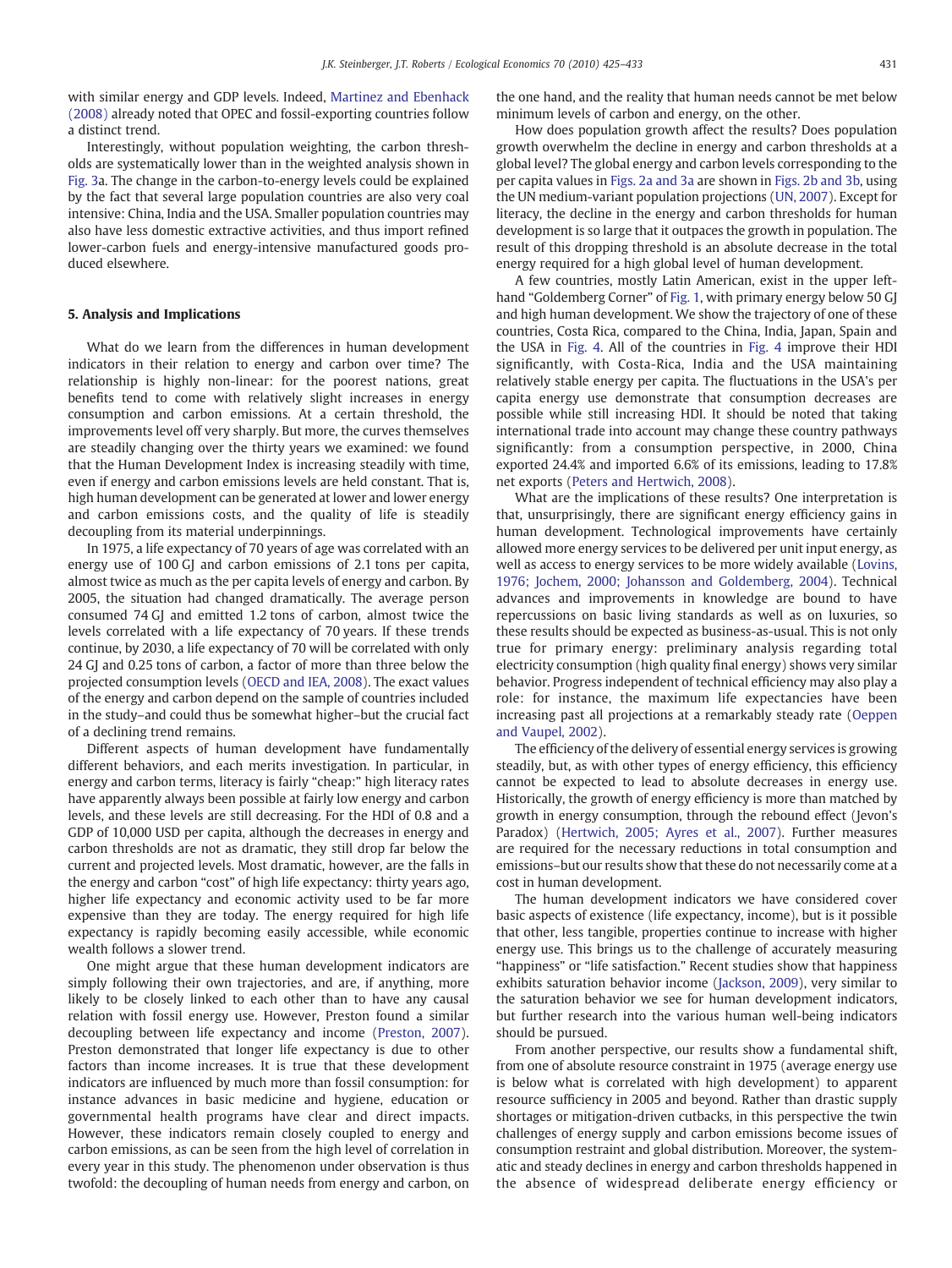<span id="page-7-0"></span>decarbonization policies, suggesting that far greater progress may be possible with targeted government efforts and appropriate market incentive structures.

The need for such a dramatic shift is seen in assessments of total carbon emissions above which the global climate system is expected to become unpredictable, and destabilize the basic natural support systems for human society [\(IPCC, 2007; Richardson et al., 2009](#page-8-0)). There is no consensus on whether 550, 450 or 350 ppm of carbon dioxide equivalents from all greenhouse gases would constitute a "safe" level of increased pollutants in the atmosphere. Since 280 ppm is the preindustrial concentration at which human society developed for most of its history, and since the massive injections of carbon in the last half century is largely cumulative, it may be that we simply do not have the time for secular trends such as those we have documented here to have their effect. Getting onto a pathway to keep global atmospheric greenhouse gas concentrations at a safe level is bound to put extreme pressure on the international political system. (The same, of course, could be said about adapting to the climate crises that lay in store if we do not get on these pathways [Hamilton, 2010](#page-8-0).)

Finally, in terms of the previous estimations on minimum levels of energy and carbon for human needs, this work first of all shows that this minimum level cannot be seen as constant: it decreases with time. The minimum level also depends on which human development indicator is chosen, so great care must be taken to explain which human need goals one is seeking to meet. In 1985, the 1 kW per capita (31.6 GJ) level put forward by Goldemberg et al. (1985) was in fact optimistic, and below all the threshold functions in [Fig. 3a](#page-4-0). By 2005, the 2000 Watt society (63 GJ) of [Spreng \(2005\)](#page-8-0) may already have been on the high side, since it is above all the thresholds in [Fig. 2a](#page-4-0). The 1.0 ton of CO2 goal, or 0.27 tons C, suggested by some (GCI, 2003; Spreng, 2005; Chakravarty et al., 2009), in contrast, is still far below the 2005 thresholds. Moreover, the carbon threshold values projected through 2030 are entirely dependent on the carbon content of energy, which, as we mentioned, may lamentably be reversing the trend of more than a century towards decarbonization [\(Raupach et al., 2007;](#page-8-0) [Pielke et al., 2008\)](#page-8-0). The projected carbon thresholds may thus be too modest, making the 1 ton of CO2 per capita level unrealistically low for meeting human needs without a transition to predominantly renewable energy sources. Clearly a shift away from fossil fuels could change the carbon content of the energy supply, and alter these thresholds substantially.

#### 6. Conclusion and Future Steps

The finding of the continuously decoupling levels of energy and carbon required for human needs is of crucial importance to researchers and policy makers. Rather than insisting that a high level of energy and carbon are a prerequisite for high living standards, as assumed by the Energy Development Index of the International Energy Agency [\(IEA and OECD, 2004\)](#page-8-0), it would seem that they are ever less necessary. The social equity and sufficiency goals of sustainable energy development may be within reach at bearable environmental costs: globally, the total amount of primary energy currently consumed is now more than sufficient to attain high human development for all. The issue of carbon levels depends on trends in the carbonization of energy, and the share of low-carbon sources.

Rather than biophysical or technical limits, then, the solutions to energy over-use and under-development now are mostly constrained by economic and political structures; these constraints include pressures for relentless economic growth and the struggle for competitiveness. The falling energy and carbon thresholds for development will not automatically solve looming climate change, energy supply problems or human development shortfalls. Indeed, truly sustainable social and environmental progress is only possible if the industrialized nations, which are currently using far more energy and emitting far more carbon dioxide per capita than they need for

high standards of living, substantially reduce their consumption and emissions. If coupled with effective sustainable development programs and low-carbon energy, such a reduction would allow nations with lower living standards to move up the steep slope to high development, which can be achieved from very small increases in energy use and carbon emissions.

The analysis also supports the observation that with thoughtful restructuring, highly developed countries could use a fraction of their current energy without any measurable loss in human development. Such large voluntary reduction in energy and carbon from the world's richest countries will not happen automatically or easily, since it goes against the main driver of higher consumption and emissions: a growth-driven economic system, which requires higher and higher consumption levels to support production and employment, to compensate for resource and labor productivities increases ([Jackson,](#page-8-0) [2009; Ayres et al., 2007\)](#page-8-0).

National development pathways and international trade may be key factors, with some countries locked in to energy-intensive extractive, processing and manufacturing industries, supplying others with higher quality goods while deriving relatively low economic or human development benefits ([Roberts and Parks,](#page-8-0) [2007](#page-8-0)). [Peters and Hertwich \(2008\)](#page-8-0) have recently shown that a consumption perspective significantly changes national emissions. Repeating our present analysis from both production and consumption perspectives would yield further insights into the role of international trade. Such a differentiated analysis may be useful to guiding progress for both national and international climate and energy policy negotiations.

#### Acknowledgements

We gratefully thank Paul Baer, Marina Fischer-Kowalski, Arnulf Grübler, Helga Weisz and Christoph Plutzar for their helpful and critical discussions, as well as Angela Druckman, Michael Raupach and Sammy Zahran and several anonymous reviewers. Any remaining errors are the responsibility of the authors alone.

#### Appendix A. Supplementary Data

Supplementary data to this article can be found online at doi:10.1016/j.ecolecon.2010.09.014.

#### References

- Alam, M.S., Bala, B.K., Huq, A.M.Z., Matin, M.A., 1991. A model for the quality-of-life as a function of electrical energy-consumption. Energy 16 (4), 739–745.
- Alam, M.S., Roychowdhury, A., Islam, K.K., Huq, A.M.Z., 1998. A revisited model for the physical quality of life (PQL) as a function of electrical energy consumption. Energy 23 (9), 791–801.
- Ayres, R.U., Turton, H., Casten, T., 2007. Energy efficiency, sustainability and economic growth. Energy 32 (5), 634–648.
- Boden, T.A., Marland, G., Andres, R.J., 2009. Global, Regional, and National Fossil-Fuel CO2 Emissions. Carbon Dioxide Information Analysis Center (CDIAC), Oak Ridge National Laboratory, U.S. Department of Energy, Oak Ridge, Tenn., U.S.A.
- Chakravarty, S., Chikkatur, A., Coninck, H.d., Pacala, S., Socolow, R., Tavoni, M., 2009. Sharing global  $CO<sub>2</sub>$  emission reductions among one billion high emitters. Proceedings of the National Academy of Sciences of the United States of America 106 (29), 11884–11888.
- Cottrell, F., 1955. Energy and Society. The relation between energy, social change, and economic development. McGraw-Hill Book Company, New York, Toronto, London.
- Dias, R.A., Mattos, C.R., Balestieri, J.A.P., 2006. The limits of human development and the use of energy and natural resources. Energy Policy 34 (9), 1026–1031.
- Dietz, T., Rosa, E.A., 1997. Effects of population and affluence on  $CO<sub>2</sub>$  emissions. Proceedings of the National Academy of Sciences of the United States of America 94 (1), 175–179.
- Dietz, T., Rosa, E.A., York, R., 2008. Environmentally efficient well-being: rethinking sustainability as the relationship between human well-being and environmental impacts. Human Ecology Review 16, 113–122.
- GCI, 2003. GCI Briefing "Contraction & convergence". [http://www.gci.org.uk/brie](http://www.gci.org.uk/briefings/ICE.pdf)fings/ [ICE.pdf](http://www.gci.org.uk/briefings/ICE.pdf). Global Commons Institute. 25–1–2008.
- Goldemberg, J., Johansson, T.B., Reddy, A.K.N., Williams, R.H., 1985. Basic needs and much more with one kilowatt per capita. Ambio 14 (4–5), 190–200.